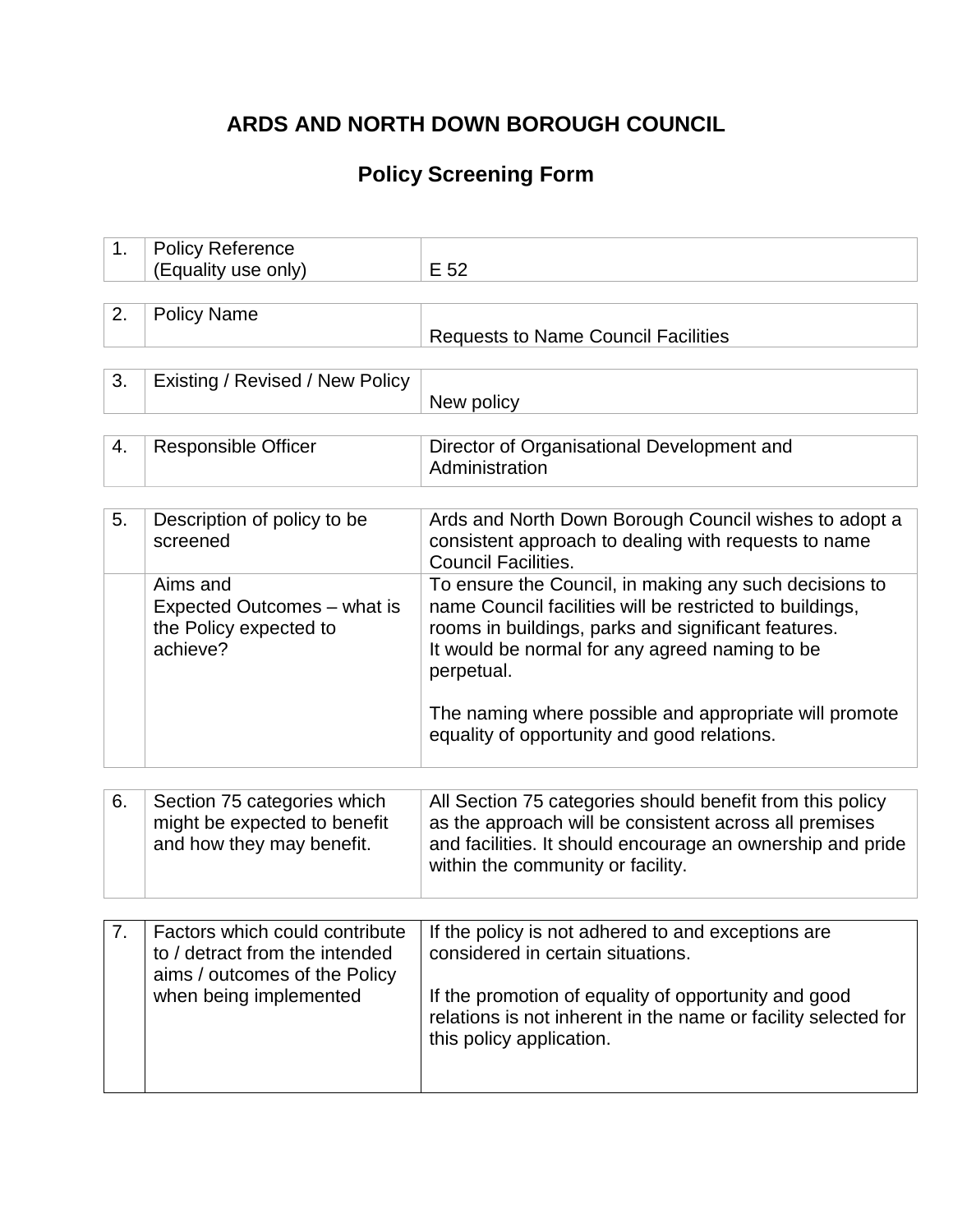| 8. | The main stakeholders on<br>which the policy will impact.<br>For example, Employees,<br><b>Potential Service Users and</b><br><b>Community Groups</b><br>Consider the internal and<br>external impacts (either actual<br>or potential) and comment, or | The Council, Elected Members, Council employees,<br>residents, service users, potential service users, funders<br>of Council services, those having a facility named after<br>them, local community associations/residents<br>associations, local historical societies, NI Environment<br>Agency, Tourism NI, Statutory Agencies, contractors who<br>require access to Council premises and facilities and<br>funding bodies for Council |
|----|--------------------------------------------------------------------------------------------------------------------------------------------------------------------------------------------------------------------------------------------------------|------------------------------------------------------------------------------------------------------------------------------------------------------------------------------------------------------------------------------------------------------------------------------------------------------------------------------------------------------------------------------------------------------------------------------------------|
|    | list, information where<br>appropriate                                                                                                                                                                                                                 |                                                                                                                                                                                                                                                                                                                                                                                                                                          |

| 9. | Please provide details of other policies which have a bearing on this one. |           |  |
|----|----------------------------------------------------------------------------|-----------|--|
|    | Policies:                                                                  | Owned by: |  |
|    | E 16 Good Relations Strategy and Action Plan                               |           |  |
|    | E 27 Lands and Property Policy                                             | Council   |  |
|    | E 38 Dignity at Work Policy and Procedure                                  |           |  |
|    | E 49 Lighting up buildings policy                                          |           |  |
|    |                                                                            |           |  |

| 10. | Available evidence (quantitative and qualitative) considered as important to encourage |                                                                                                                                                                                                        |  |  |
|-----|----------------------------------------------------------------------------------------|--------------------------------------------------------------------------------------------------------------------------------------------------------------------------------------------------------|--|--|
|     | completion in relation to:                                                             |                                                                                                                                                                                                        |  |  |
|     | <b>Religious Belief</b>                                                                | NISRA and NINIS Statistics for the Council area by Electoral                                                                                                                                           |  |  |
|     | <b>Political Opinion</b>                                                               | Ward and comparative data for other Council areas within                                                                                                                                               |  |  |
|     | <b>Racial Group</b>                                                                    | Northern Ireland.                                                                                                                                                                                      |  |  |
|     | Age                                                                                    | Ethnic minority population studies for the area of Ards and North<br>Down Borough Council and statistics from the MECA project of<br>February 2011. Profile of ethnic minority populations in Northern |  |  |
|     | <b>Marital Status</b>                                                                  |                                                                                                                                                                                                        |  |  |
|     | Sexual orientation                                                                     |                                                                                                                                                                                                        |  |  |
|     | Men & Women                                                                            | Ireland.<br>Limited data collated on users of Community facilities and                                                                                                                                 |  |  |
|     | generally                                                                              |                                                                                                                                                                                                        |  |  |
|     | <b>Disability</b>                                                                      | premises.                                                                                                                                                                                              |  |  |
|     | <b>Dependents</b>                                                                      | Comments received from users about the services/facilities.                                                                                                                                            |  |  |
|     |                                                                                        | Database of current names of Council buildings, rooms in                                                                                                                                               |  |  |
|     |                                                                                        | buildings, parks and significant features.                                                                                                                                                             |  |  |

| 11. | Based on data previously provided what are the needs, experiences and priorities for each     |                                                                     |  |
|-----|-----------------------------------------------------------------------------------------------|---------------------------------------------------------------------|--|
|     | of the following categories, in relation to this policy/decision?                             |                                                                     |  |
|     | <b>Religious Belief</b><br>The policy should ensure the name agreed for the specified         |                                                                     |  |
|     | building, room, park or feature is appropriate. The reasoning for<br><b>Political Opinion</b> |                                                                     |  |
|     | the selection of the name should be transparent and ensure that<br><b>Racial Group</b>        |                                                                     |  |
|     | Age                                                                                           | if it is named after an individual they made a significant positive |  |
|     | <b>Marital Status</b>                                                                         | impact.                                                             |  |
|     | Sexual orientation                                                                            | The name is unlikely to be that of a younger person.                |  |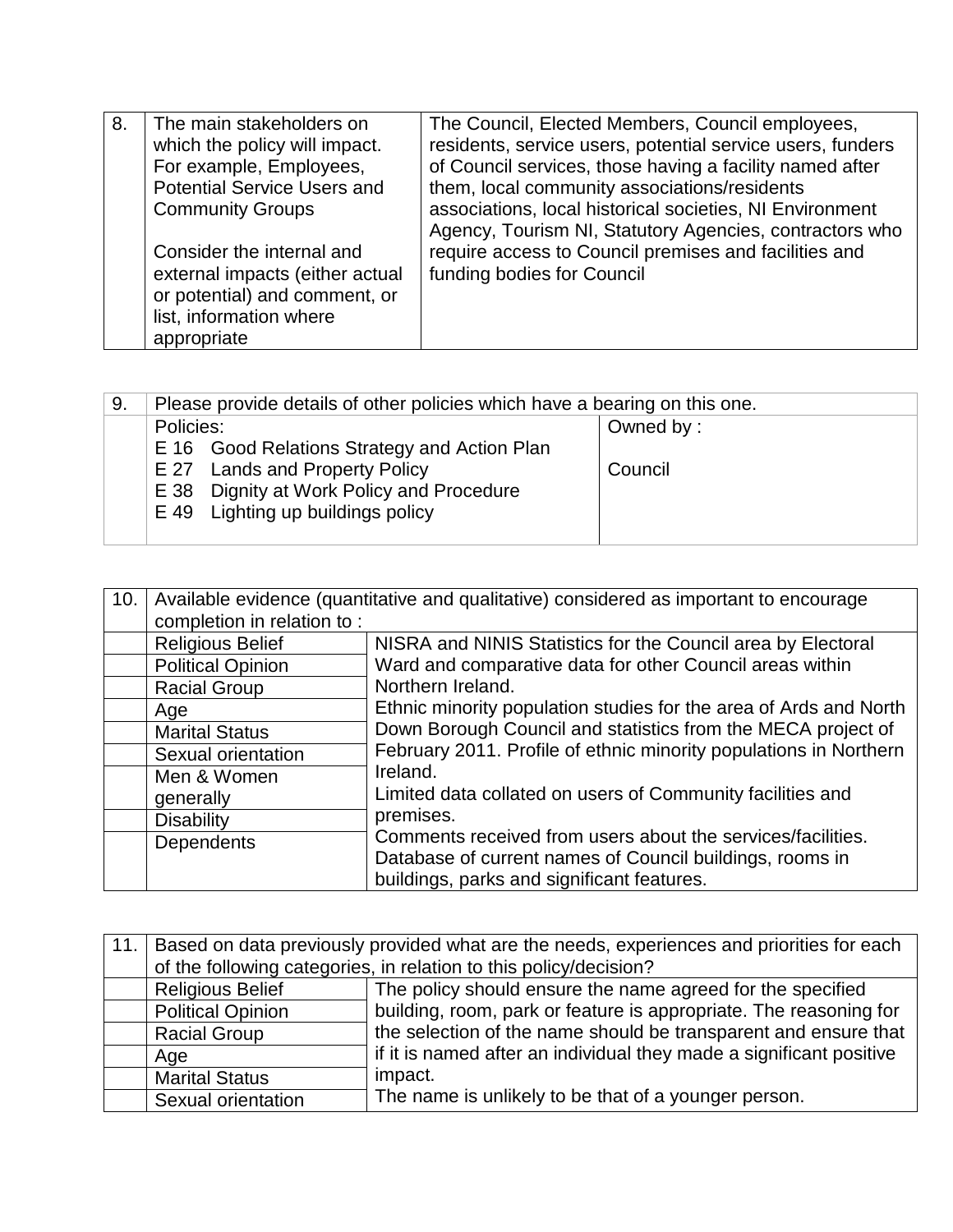| Men & Women       | Potentially the name will be reflective of the Borough or area  |
|-------------------|-----------------------------------------------------------------|
| generally         | profile. However, where a name of an individual who has made    |
| <b>Disability</b> | an extraordinary contribution within the policy definition is   |
| Dependents        | selected the reasons will be recorded and have complied with    |
|                   | the principles of conduct underpinning public life. It is to be |
|                   | encouraged that all known detail on the individual is made      |
|                   | available during the consultation period.                       |

## **Does this Policy require an Equality Impact Assessment?**

| 1. | What is the likely impact on equality of opportunity for each of the Section 75 categories? |                                         |                  |
|----|---------------------------------------------------------------------------------------------|-----------------------------------------|------------------|
|    |                                                                                             | Detail of Impact                        | Level of Impact  |
|    |                                                                                             |                                         | Minor/Major/None |
|    | <b>Religious Belief</b>                                                                     | All proposed names meeting the          | Minor            |
|    | <b>Political Opinion</b>                                                                    | criteria will be considered thus        |                  |
|    | <b>Racial Group</b>                                                                         | ensuring equality of opportunity and    |                  |
|    | Age                                                                                         | the promotion of good relations within  |                  |
|    | <b>Marital Status</b>                                                                       | the selection process.                  |                  |
|    | Sexual orientation                                                                          | Decisions on the selection or rejection |                  |
|    | Men & Women                                                                                 | of the name will be made available.     |                  |
|    | generally                                                                                   | The name is unlikely to be that of a    |                  |
|    | <b>Disability</b>                                                                           | younger person due to the significance  |                  |
|    | Dependents                                                                                  | a person receiving this award will have |                  |
|    |                                                                                             | made                                    |                  |

| 2. | Are there opportunities to better promote equality of opportunity for people within the |                                                                                                              |                          |
|----|-----------------------------------------------------------------------------------------|--------------------------------------------------------------------------------------------------------------|--------------------------|
|    | Section 75 equality categories?                                                         |                                                                                                              |                          |
|    |                                                                                         | If "Yes", provide details                                                                                    | If "No", provide details |
|    | <b>Religious Belief</b>                                                                 | No, as the selection will be transparent to include all                                                      |                          |
|    | <b>Political Opinion</b>                                                                | consultation comments and the extraordinary contribution<br>will be clearly defined on a case by case basis. |                          |
|    | <b>Racial Group</b>                                                                     |                                                                                                              |                          |
|    | Age                                                                                     |                                                                                                              |                          |
|    | <b>Marital Status</b>                                                                   |                                                                                                              |                          |
|    | Sexual orientation                                                                      |                                                                                                              |                          |
|    | Men & Women generally                                                                   |                                                                                                              |                          |
|    | <b>Disability</b>                                                                       |                                                                                                              |                          |
|    | <b>Dependents</b>                                                                       |                                                                                                              |                          |

| 3.                                     | To what extent is the Policy likely to impact on Good Relations between people of different |  |  |  |
|----------------------------------------|---------------------------------------------------------------------------------------------|--|--|--|
|                                        | religious belief, political opinion or racial group?                                        |  |  |  |
|                                        | Details of Impact<br>Level of Impact                                                        |  |  |  |
|                                        | Minor/Major/None                                                                            |  |  |  |
|                                        | This policy can assist in the development of good<br><b>Religious Belief</b>                |  |  |  |
| <b>Political Opinion</b><br>relations. |                                                                                             |  |  |  |
|                                        | <b>Racial Group</b>                                                                         |  |  |  |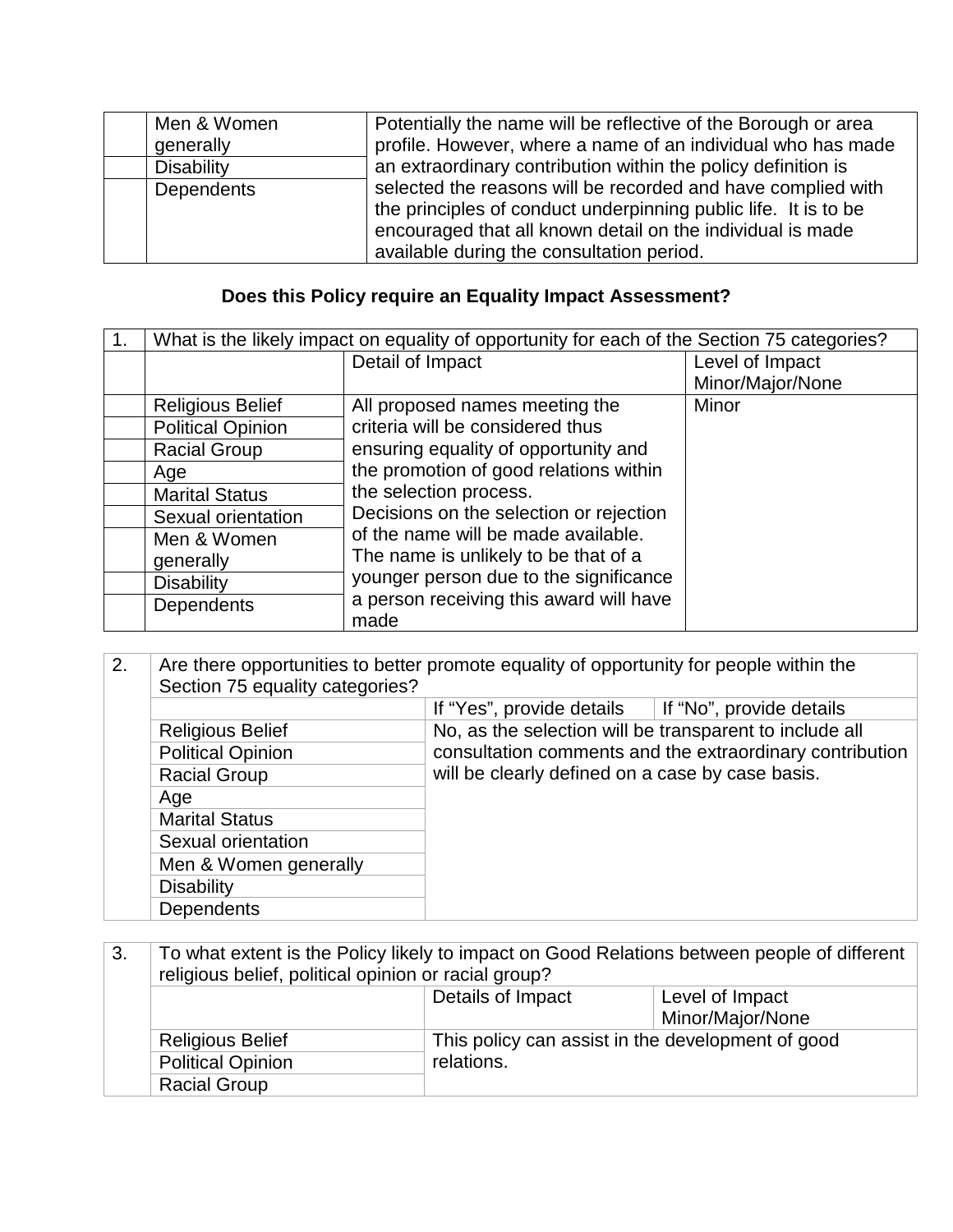| -4.                                                                                 | Are there opportunities to better promote Good Relations between people of different<br>religious belief, political opinion or racial group? |                                                   |  |
|-------------------------------------------------------------------------------------|----------------------------------------------------------------------------------------------------------------------------------------------|---------------------------------------------------|--|
| If "Yes" provide details                                                            |                                                                                                                                              | If "No" provide details                           |  |
| $No$ – not if the policy is implemented equitably across<br><b>Religious Belief</b> |                                                                                                                                              |                                                   |  |
|                                                                                     | <b>Political Opinion</b>                                                                                                                     | Council in the spirit with which it was intended. |  |
|                                                                                     | <b>Racial Group</b>                                                                                                                          |                                                   |  |

### Additional Considerations

| Multiple Identity<br>Considerations                                                                                                                                        | Details of Impact or potential impact (Positive/Negative) |
|----------------------------------------------------------------------------------------------------------------------------------------------------------------------------|-----------------------------------------------------------|
| Are there any potential impacts<br>of the policy decision on<br>people with multiple identities?<br>(e.g. disabled minority ethnic<br>persons)                             | This policy will be open and applicable to all.           |
| Where appropriate provide<br>details of data on the impact of<br>the policy on people with<br>multiple identities.<br>Specify relevant Section 75<br>categories concerned. |                                                           |

| Does this proposed policy<br>provide an opportunity to:                                                                           | Yes / No | Explain your reasoning:                                                                                                                                                                                                                                                                               |
|-----------------------------------------------------------------------------------------------------------------------------------|----------|-------------------------------------------------------------------------------------------------------------------------------------------------------------------------------------------------------------------------------------------------------------------------------------------------------|
| better promote positive<br>attitudes towards disabled<br>people<br>increase participation by<br>disabled people in public<br>life | Yes      | Where information about the award is<br>required in an alternative format this will be<br>made available, as will all reasonable<br>adjustments requested throughout the<br>process. Naming plaques will be made<br>available in raised print and at a suitable<br>location and height as appropriate |
|                                                                                                                                   |          |                                                                                                                                                                                                                                                                                                       |

### Monitoring Arrangements

Section 75 places a requirement on the Council to have equality monitoring arrangements in place in order to assess the impact of policies and services, help identify barriers to fair participation and to better promote equality of opportunity.

| Outline what data you could       | Database of all existing named buildings, rooms in |
|-----------------------------------|----------------------------------------------------|
| collect in the future in order to | buildings, parks and significant features and the  |
| monitor the impact of this        | maintenance of this database.                      |
| policy / decision on equality,    |                                                    |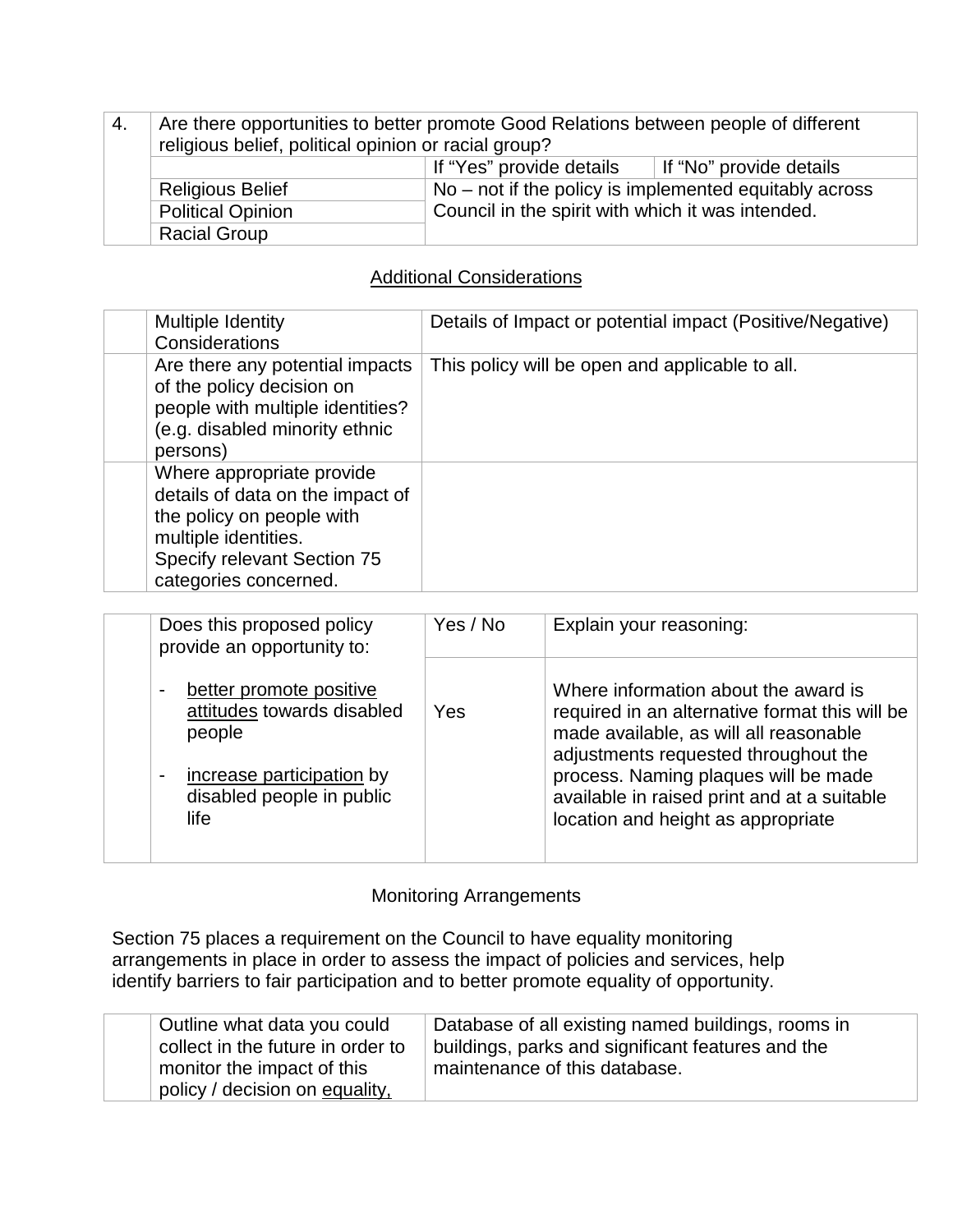|               | good relations and disability | Criteria for selection of name.                 |
|---------------|-------------------------------|-------------------------------------------------|
| <u>duties</u> |                               |                                                 |
|               |                               | Proposed, agreed and non-selected names will be |
|               |                               | monitored                                       |

### Consideration of Human Rights

The Human Rights Action 1998 brings the European Convention on Human Rights (ECHR) into UK and, therefore, Northern Ireland. Indicate below any potential *adverse impacts* that the policy / decision may have in relation to human rights issues

| <b>Right to Life</b>                                                     | Article 2               |  |
|--------------------------------------------------------------------------|-------------------------|--|
| Prohibition to torture, inhuman or degrading<br>treatment                | Article 3               |  |
| Prohibition of slavery and forced labour                                 | Article 4               |  |
| <b>Right to Liberty and Security</b>                                     | Article 5               |  |
| Right to a Fair and Public Trial                                         | Article 6               |  |
| Right to no punishment without due legal<br>process                      | Article 7               |  |
| Right to respect for private and family<br>life, home and correspondence | Article 8               |  |
| Right to freedom of thought, conscience and<br>religion                  | Article 9               |  |
| Right to freedom of Expression                                           | Article 10              |  |
| Right to freedom of peaceful assembly and<br>association                 | Article 11              |  |
| Right to marry and found a family                                        | Article 12              |  |
| The prohibition on discrimination                                        | Article 14              |  |
| Protection of property and enjoyment of                                  | Protocol 1              |  |
| possessions                                                              | Article 1               |  |
| Right to education                                                       | Protocol 1<br>Article 2 |  |
| Right to free and secret election                                        | Protocol 1<br>Article 3 |  |

| Please explain any adverse   |  |
|------------------------------|--|
| impacts on human rights that |  |
| vou have identified?         |  |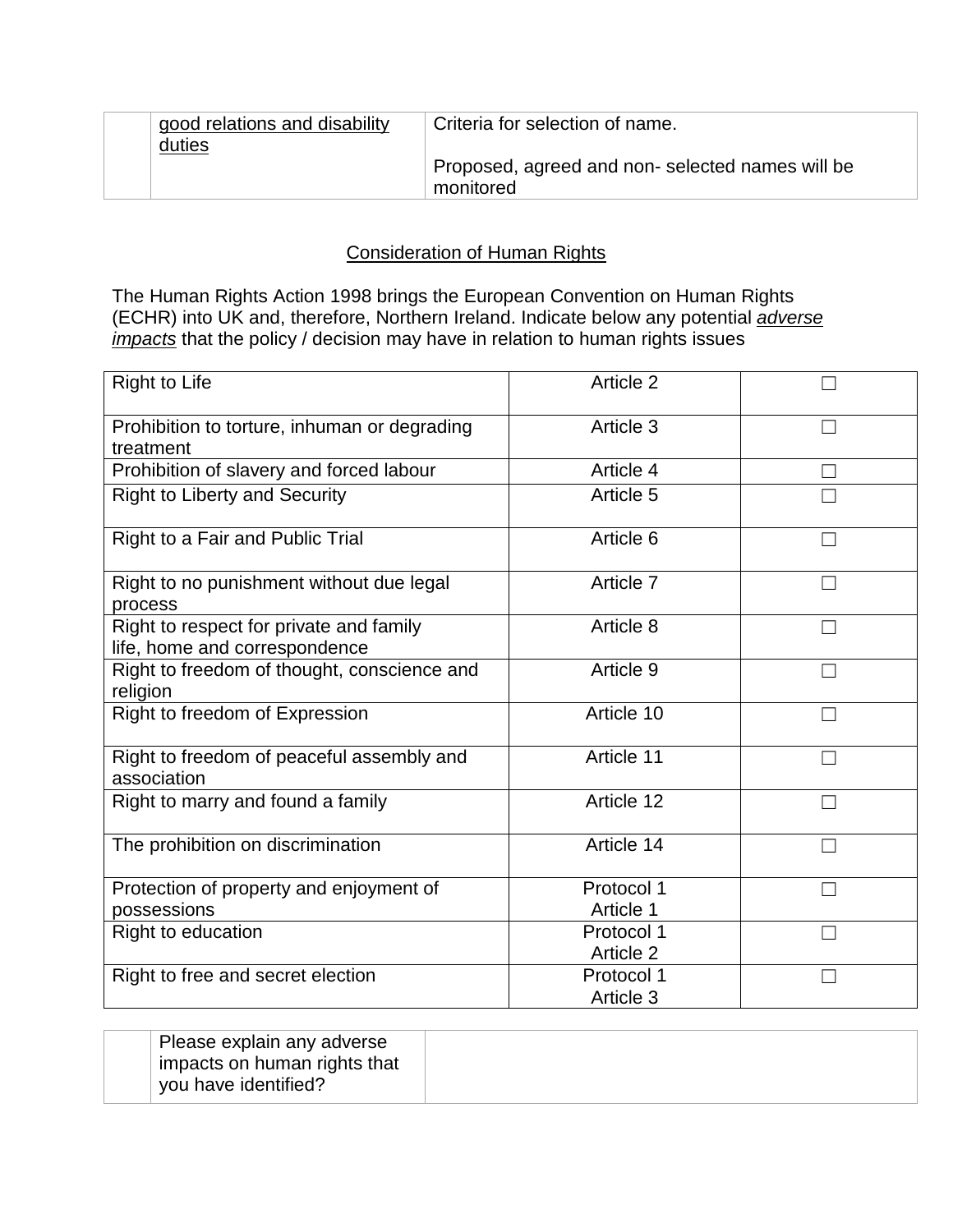| Please indicate any ways in<br>which you consider the policy<br>positively promotes Human<br><b>Rights</b> |  |
|------------------------------------------------------------------------------------------------------------|--|

I can confirm that the proposed policy / decision have been screened for:-

| Equality of opportunity and good relations |
|--------------------------------------------|
| Disabilities duties; and                   |
| Human rights issues                        |

On the basis of the answers to the screening questions, I recommend that this policy / decision is:-

|   | Screened Out - No EQIA necessary (no impacts)                                                                                          |
|---|----------------------------------------------------------------------------------------------------------------------------------------|
| X | Screened Out – Mitigating Actions (minor impacts)                                                                                      |
|   | Screened In – Necessary to conduct a full EQIA                                                                                         |
|   | Please detail actions to be taken:                                                                                                     |
|   | That where there is concern demonstrated about the choice of name<br>focused consultations will be encouraged to ascertain all details |

Screening assessment completed by:-

Name: Shirley Poxon Title: Policy Officer Date: 18 November 2015 Signature:

Director/Head of Service decision approved by:

Name: Wendy Monson Title: Director of Organisational Development and Administration Date: 18 November 2015 Signature: